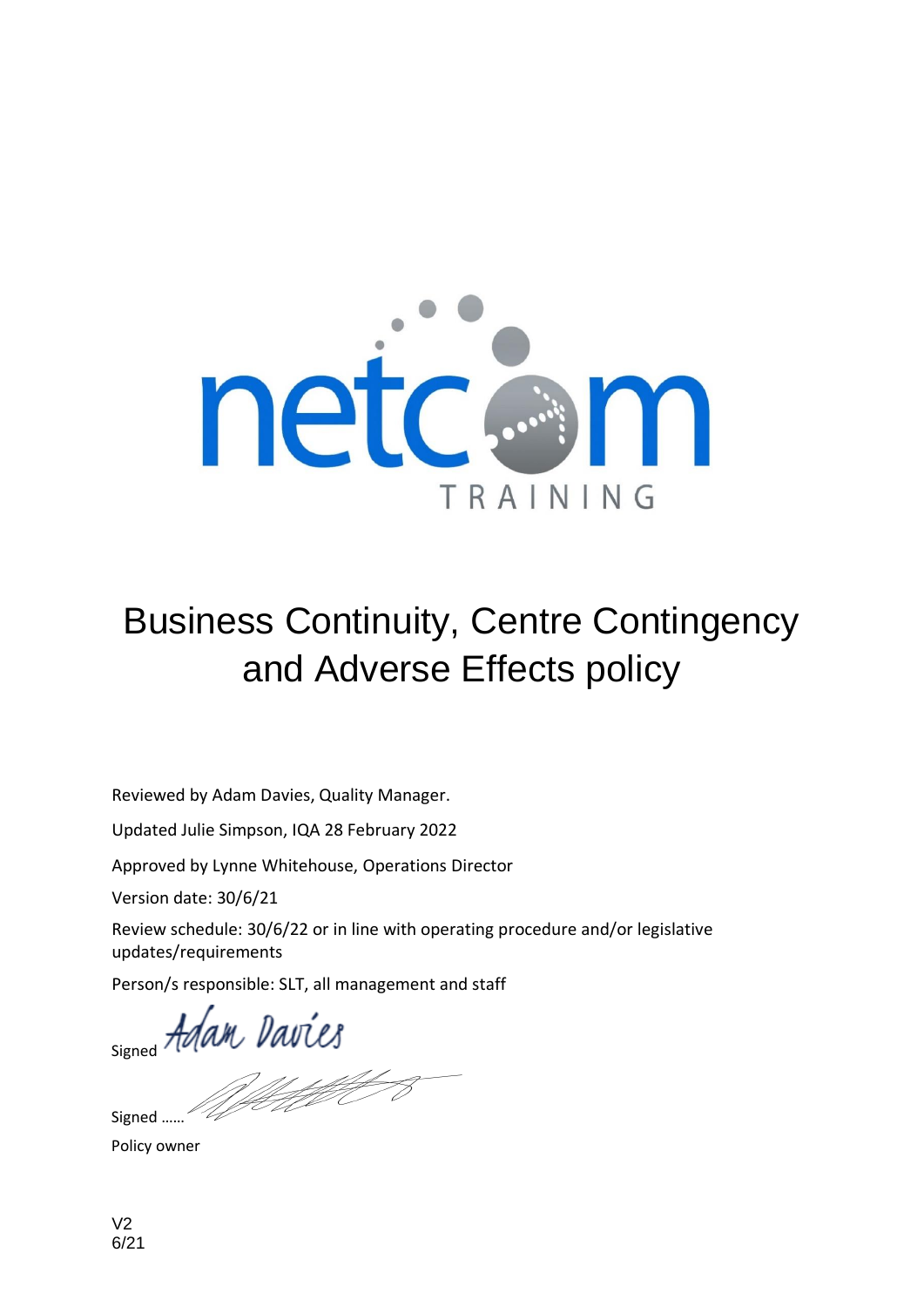# Contents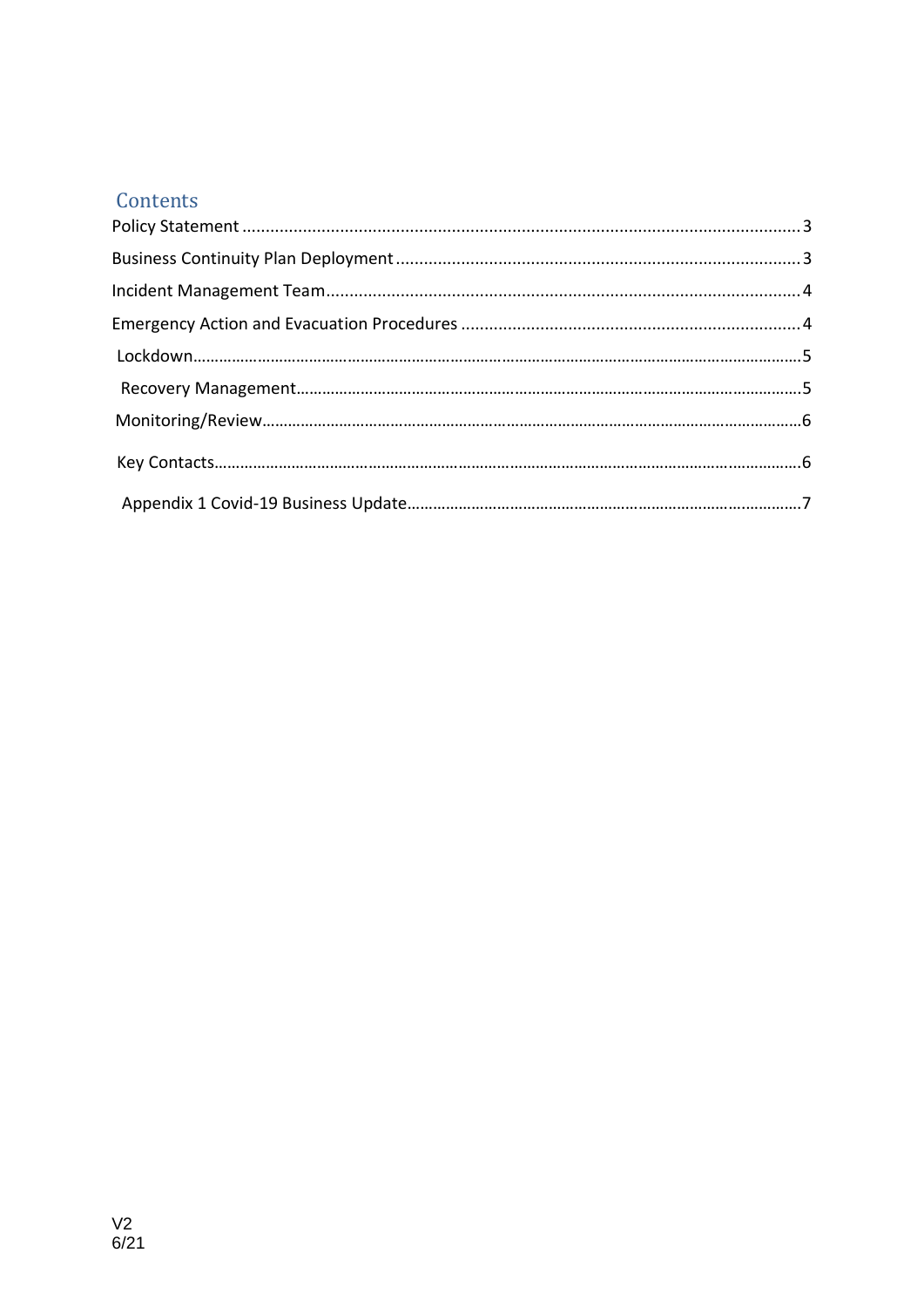## Policy Statement

Netcom Training Limited is committed to providing an ongoing service to its customers in the event of incidents, significant issues, emergencies, or disruptive events that may result in service interruption or closure. These may include:

- Civil unrest or national emergency
- Terrorist attack or threat
- Fire
- Evacuation due to serious incident nearby
- Cyber-attack/ data breach
- Communications loss (telecommunications and IT systems)
- Outbreak of contagious or pandemic disease
- Loss of access to work premises e.g., fire, asbestos leak, flooding
- Loss of utilities/energy supply
- Widespread reduction or loss of transport infrastructure
- Loss of key suppliers or contractor support
- Extreme and continuous weather conditions affecting business premises and travel
- Awarding Body Centre approval withdrawal.

Disaster management and recovery processes will come into effect for the most serious incidents and this policy sets out the roles and responsibilities and procedures to be followed to support the continuity of the business operation.

The Operations Director is responsible for business continuity systems and planning, in consultation with the Chief Executive Officer and approving any revisions or updates. The Senior management team will share the responsibility of any deployment of the Business Continuity Plan to meet the challenge of any service interruptions or closure to minimise the impact on service administration and delivery as far as is reasonably practicable. In the event of a major incident posing a threat to the safety and security of its employees, business premises or its key operating systems, Netcom Training Ltd will take every step to put in place special protective measures and follow the guidance of emergency services before normal service can be resumed.

## Business continuity plan deployment

To support the implementation and co-ordination of the business continuity plan, the senior management team will carry out designated duties under the direction of the Operations Director to restore safe/normal service operation as soon as possible. Staff will be informed of any change to working arrangements and the need to assist in any tasks required of them to support the business continuity plan.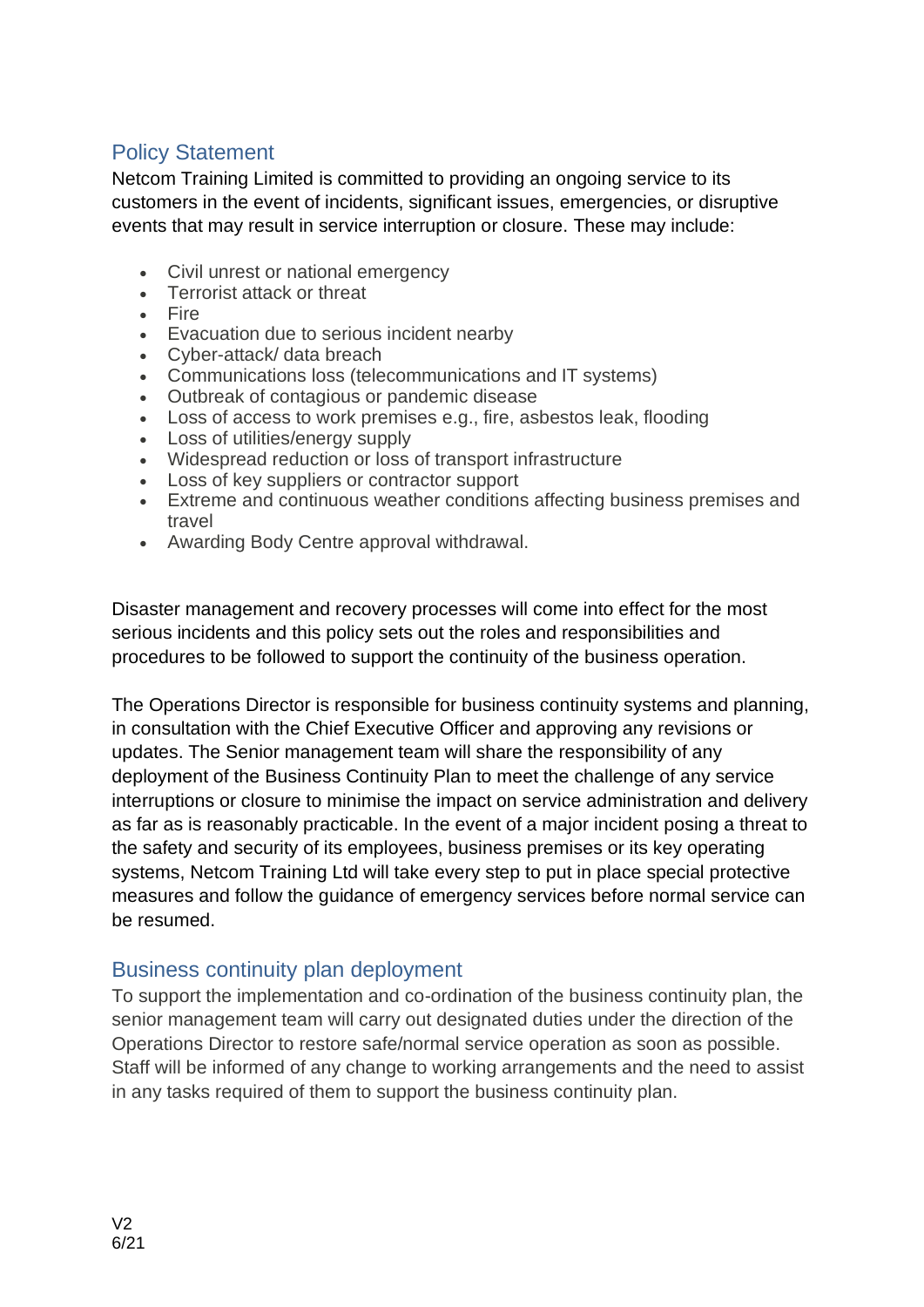## Incident Management team

To support the implementation and co-ordination and updating of the business continuity plan, members of the incident management team will be comprised of the following members:

Bev Gough-Contract and Data Manager

[bev.gough@netcomtraining.co.uk](mailto:bev.gough@netcomtraining.co.uk)

Sharon Bennett-Contract and Compliance Manager

[sharon.bennett@netcomtraining.co.uk](mailto:sharon.bennett@netcomtraining.co.uk)

Tim Childe-Tutor and Innovation Lead

### [tim.childe@netcomtraining.co.uk](mailto:tim.childe@netcomtraining.co.uk)

It will be responsible for supporting the Operations Director in notifying all staff and relevant parties, including learners, clients' visitors where appropriate in the event of any significant interruptions to service delivery and emergency action if required. Staff will be informed of temporary changes or otherwise to working arrangements where necessary. An up-to-date record of all private staff and management contact details, in addition to work ones is to be maintained to support the communication of any emergency action and significant service interruptions or closure.

A decision to close business premises at any time will need authorisation from the Operations Director who will be responsible for ensuring that staff, learners, and clients are notified and as to any alternative arrangements until such a time as normal service resume. Learners will be advised if scheduled training or support sessions can be delivered at other locations, remotely or suspended until further notice. Where alternative locations are utilised, leaners will be assisted with transportation needs, whether organised by the business or information provided on public transport links and venue location.

In the event of Centre approval status or qualification withdrawal by any Awarding Body, necessary and appropriate action will be taken to ensure students are transferred to the registered company Apprentify.

## Emergency action and evacuation procedures

General evacuation procedures will apply as set out in the company Health and Safety policy in the event of business premises being affected by emergencies or serious disruptive events. Staff are made aware at induction, as are learners of the designated assembly point. Visitors will be informed of the procedures to follow, if on site at the time of an evacuation. Fire marshals are in place to be deployed, if required to escort everyone present to a place of safety. This may be to the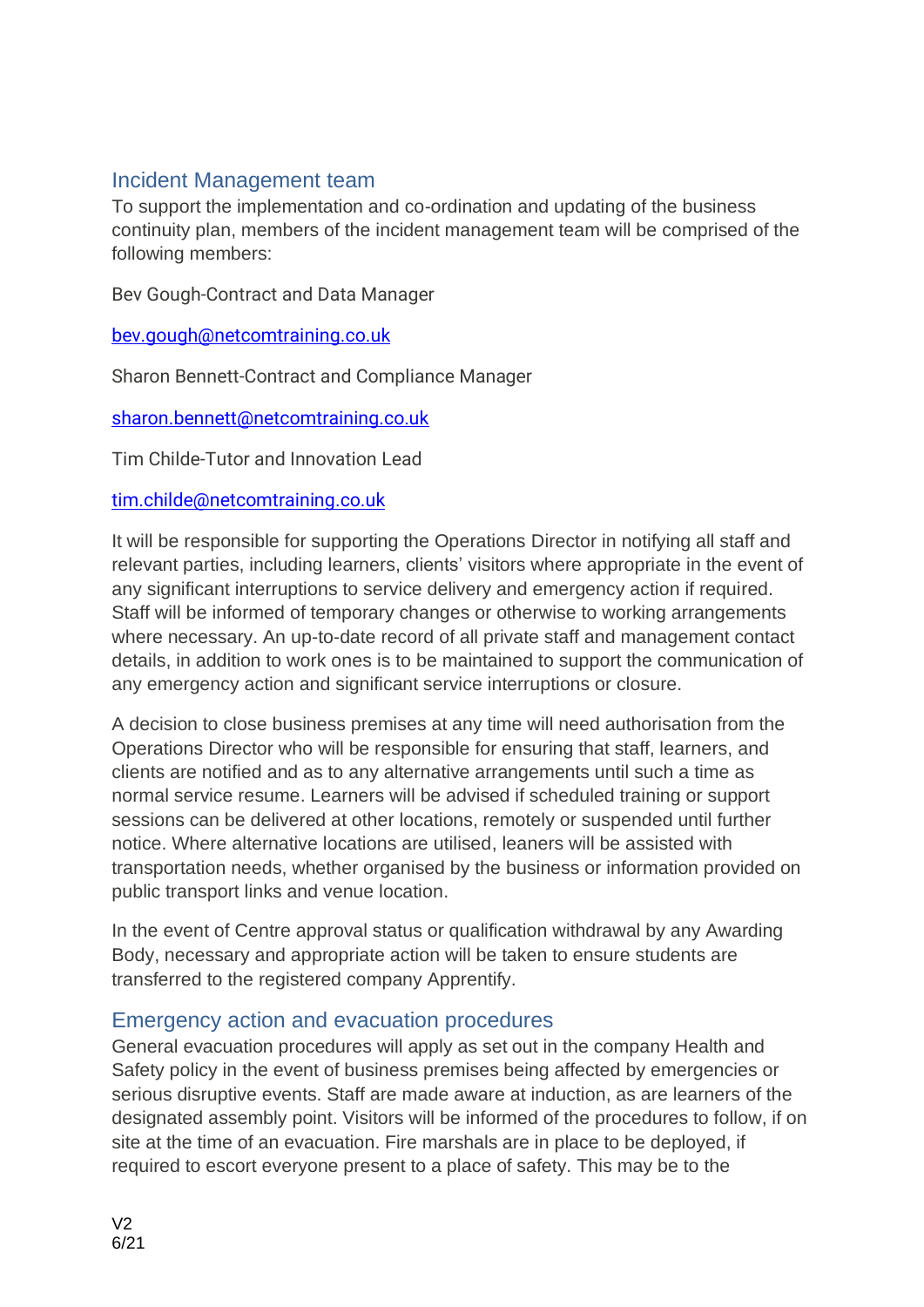secondary assembly point if necessary. Alternatively, the incident management team may make the decision to direct everyone on site away from the premises and out of the grounds via a safe exit route. A nominated member of the incident management team will be responsible for contacting and working with the relevant emergency services, providing information as and when required including details of the facilities and services at the premises. Staff, learners, and any visitors will be directed to safe available public transport routes where appropriate.

## Lockdown

A decision may be taken to "lock in" anyone on site in the event of an outside threat to personal safety and security. A contingency plan will be in place in this eventuality to include procedures on the management of site entrances and exits and silent evacuation.

## Recovery Management

The replacement of any company equipment, systems, and assets damaged or lost due to service disruptions will be the responsibility of the business and its insurer. A decision will be made as to whether temporary work facilities and/or training venues (located with consideration of commute routes/costs for learners) will be utilised in the event of company premises being closed or unavailable until such a time as operations can be resumed at existing premises where applicable.

Where at all possible, training delivery will continue via remote means using available technology and this will support the continuity of learning for those affected. Apprentices will continue to have remote access to their electronic portfolio and access any of their documents as this will be unaffected by any service disruption. Employees will operate from home where at all possible and equipment and resources will be provided if not currently available to them e.g., laptop computer, mobile phone. An assessment will need to be completed to determine if a home working setup is feasible and sustainable for a mid to longer term scenario. They will be contacted regularly to support their wellbeing and kept informed of any changes to their working arrangements.

The incident management team will oversee the delivery of learning and administrative support in the event of the activation of the business continuity plan. In the event of apprentices being affected by events of a similar nature at their workplace, Netcom Training Ltd will ensure it works closely with their employers to gain an understanding of their business continuity processes to best support the apprentice/s concerned.

The business will invoke a Disaster Recovery plan with its IT service provider to ensure that systems essential to the delivery or the administration of learning programmes, including apprenticeships are recovered and operational as soon as is reasonably practicable in the event of service failure/loss. Data is stored on cloudbased services and backed up as part of normal procedure to assist this objective. The service provider will commit to the following as part of the continuity agreement: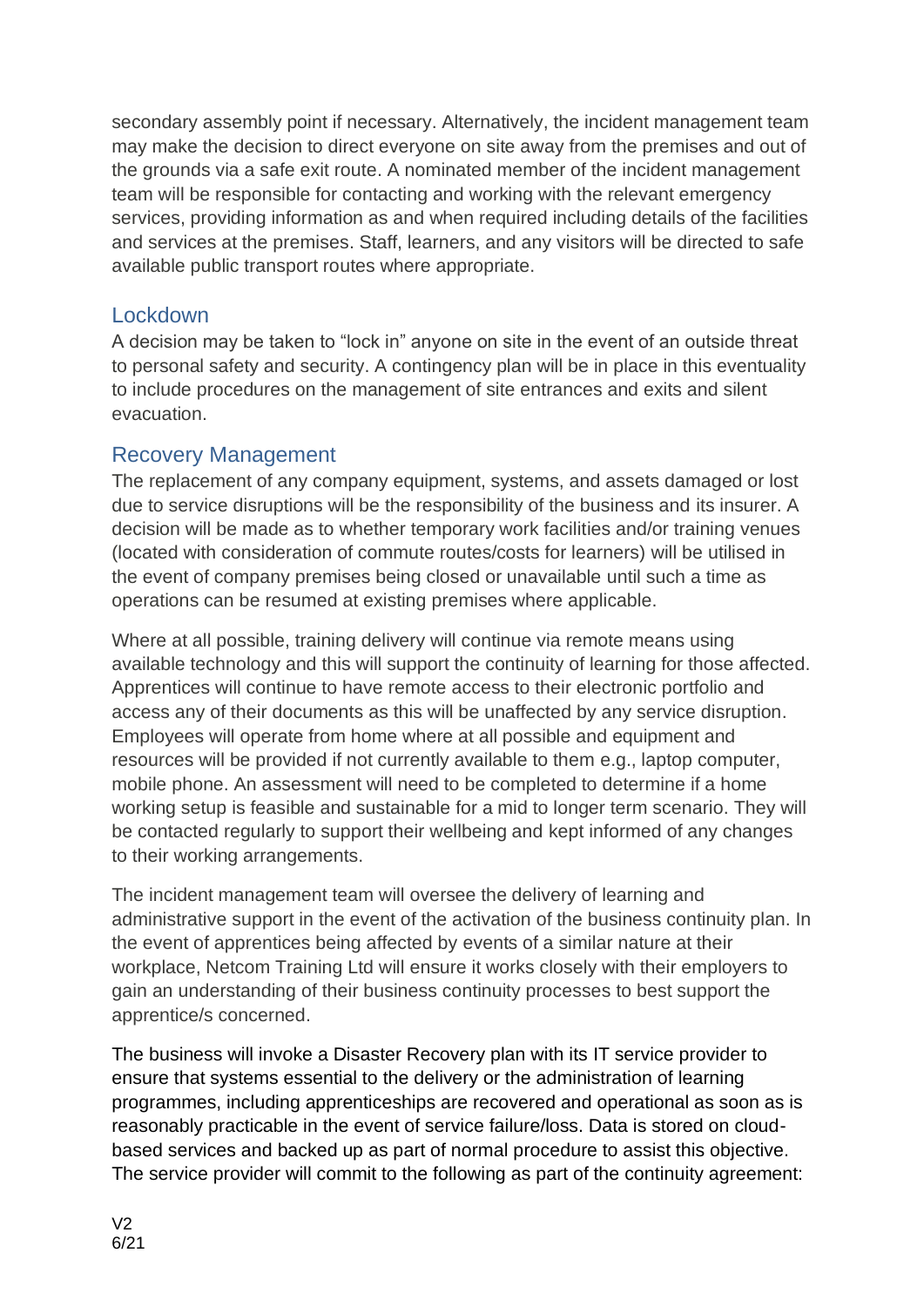- Review incident history
- Gather diagnostics
- Propose repair/replacement/response based on the nature/scale of the incident
- Arrange technical personnel, if applicable
- Provide regular status updates
- Contact to confirm successful resolution
- Provide the Customer with DR Incident Report

## Monitoring/review

The policy and procedures will be reviewed at least annually or in the light of significant changes to processes or legal requirements. Any such changes will be communicated at the earliest opportunity to all relevant staff.

## Key contacts

#### **Insurer**

AXA Specialist Risks

Telephone: 0344 902 832[3 customerservice@axaspecialistrisks.co.uk](mailto:customerservice@axaspecialistrisks.co.uk)

#### **IT Service Provider**

Pure Technology Group

Account Manager: Oscar Benson

Tel : 07970 627542

Email : [oscar@tptg.co.uk](mailto:oscar@tptg.co.uk)

#### **Funding Partner**

Louise Phipps, Senior Delivery Manager - Higher Level Skills

Direct Dial : 07766421132 Mobile : 07766 421132 Email : [Louise.Phipps@wmca.org.uk](mailto:Louise.Phipps@wmca.org.uk)

#### **Property service**

Bruntwood SciTech Holt Street, Birmingham B7 4BB

[0333 323 2235](tel:03333232235)

#### **ESFA contract manager**

[Alan.sweeney@education.gov.uk](mailto:Alan.sweeney@education.gov.uk)